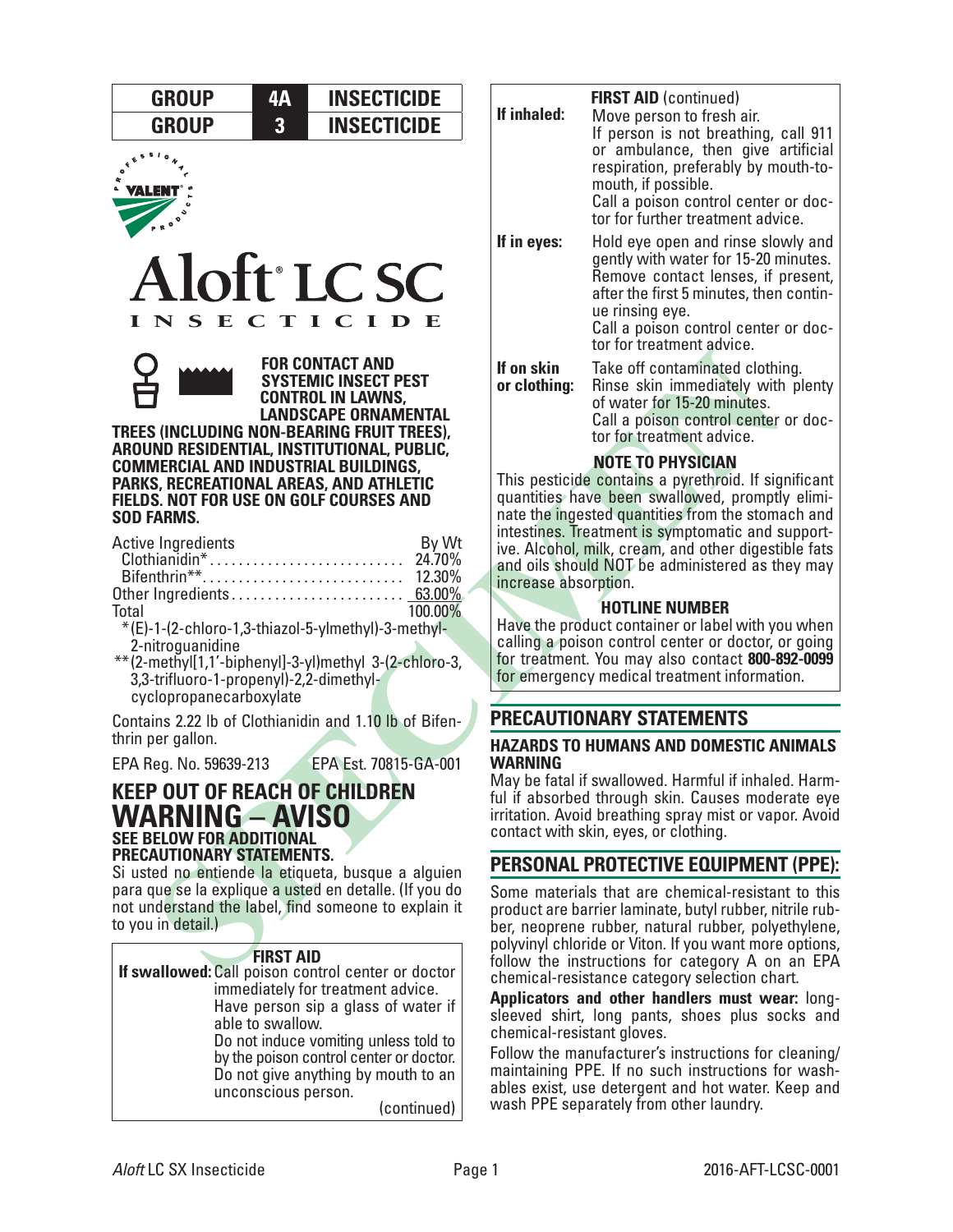### **USER SAFETY RECOMMENDATIONS**

Users should:

- Wash hands before eating, drinking, chewing gum, using tobacco, or using the toilet.
- Remove clothing/PPE immediately if pesticide gets inside. Then wash thoroughly and put on clean clothing.
- Remove PPE immediately after handling this product. Wash the outside of gloves before removing. As soon as possible, wash thoroughly and change into clean clothing.

# **ENVIRONMENTAL HAZARDS**

This product is extremely toxic to fish and aquat- ic invertebrates. To protect the environment, do not allow pesticide to enter or run off into storm drains, drainage ditches, gutters or surface waters. Apply- ing this product in calm weather when rain is not predicted for the next 24 hours will help to ensure that wind or rain does not blow or wash pesticide off the treatment area. Rinsing application equipment over the treated area will help avoid runoff to water bodies or drainage systems. Drift and runoff may be hazardous to aquatic organisms in neighboring areas. Do not apply where runoff is likely to occur.

This product is toxic to bees exposed to treatment and for more than 5 days following treatment. Do not apply this product to blooming, pollen-shedding or nectarproducing parts of plants if bees may forage on the plants during this time period, unless the application is made in response to a public health emergency declared by appropriate State or Federal authorities.

#### **PROTECTION OF POLLINATORS APPLICATION RESTRICTIONS EXIST FOR THIS PRODUCT BECAUSE OF RISK TO BEES AND OTHER INSECT POLLINATORS. FOLLOW APPLICATION RESTRICTIONS FOUND IN THE DIRECTIONS FOR USE TO**





**PROTECT POLLINATORS.**<br>
Look for the bee hazard icon in the Directions for Use for each application site for specific use restrictions and instructions to protect bees and other insect pollinators.

#### **This product can kill bees and other insect pollinators.**

Bees and other insect pollinators will forage on plants when they flower, shed pollen, or produce nectar.

Bees and other insect pollinators can be exposed to this pesticide from:

• Direct contact during foliar applications, or con- tact with residues on plant surfaces after foliar applications.

(continued)

**PROTECTION OF POLLINATORS** (continued)<br>• Ingestion of residues in nectar and pollen when the pesticide is applied as a seed treatment, soil, tree injection, as well as foliar applications.

When Using This Product Take Steps To:

- Minimize exposure of this product to bees and other insect pollinators when they are foraging on pollinator attractive plants around the appli- cation site.
- Minimize drift of this product on to beehives or to off-site pollinator attractive habitat. Drift of this product onto beehives or off-site to pollina- tor attractive habitat can result in bee kills.
- Information on protecting bees and other insect polition may be found at the Pesti-<br>pollinator may be found at the [cidestewardship.org/pollinatorprotection/pages/](http://pesticidestewardship.org/pollinatorprotection/pages/default.aspx) [default.aspx.](http://pesticidestewardship.org/pollinatorprotection/pages/default.aspx)

Pesticide incidents (for example, bee kills) should immediately be reported to the state/tribal lead agency. For contact information for your State, go to: [www.aapco.org.](http://www.aapco.org) Pesticide incidents should also be reported to the National Pesticide Information Center at: [www.npic.orst.edu](http://www.npic.orst.edu) or directly to EPA at: [beekill@epa.gov.](http://beekill@epa.gov)

# **DIRECTIONS FOR USE**

It is a violation of Federal law to use this product in a manner inconsistent with its labeling.

# **READ ENTIRE LABEL. USE STRICTLY IN ACCOR- DANCE WITH PRECAUTIONARY STATEMENTS AND DIRECTIONS, AND WITH APPLICABLE STATE AND FEDERAL REGULATIONS.**

Do not apply this product in any way that will contact workers or other persons, either directly or through drift. Only protected handlers may be in the area during application. For any requirements specific to your State or Tribe, consult the agency responsible for pesticide regulation.

Do not apply Aloft® LC SC Insecticide while bees are foraging. Do not apply *Aloft* LC SC Insecticide to plants that are flowering. Only apply after all flower petals have fallen off.

All outdoor applications must be limited to spot or crack-and-crevice treatments only, except for the following permitted uses:

- 1. Treatment to soil or vegetation around structures;<br>2. Applications to lawns, turf, and other vegetation;
- 2. Applications to lawns, turf, and other vegetation;
- Applications to building foundations, up to a maximum height of 3 feet.

Other than applications to building foundations, all outdoor applications to impervious surfaces such as sidewalks, driveways, patios, porches and structural surfaces (such as windows, doors, and eaves) are limited to spot and crack-and-crevice applica- tions, only.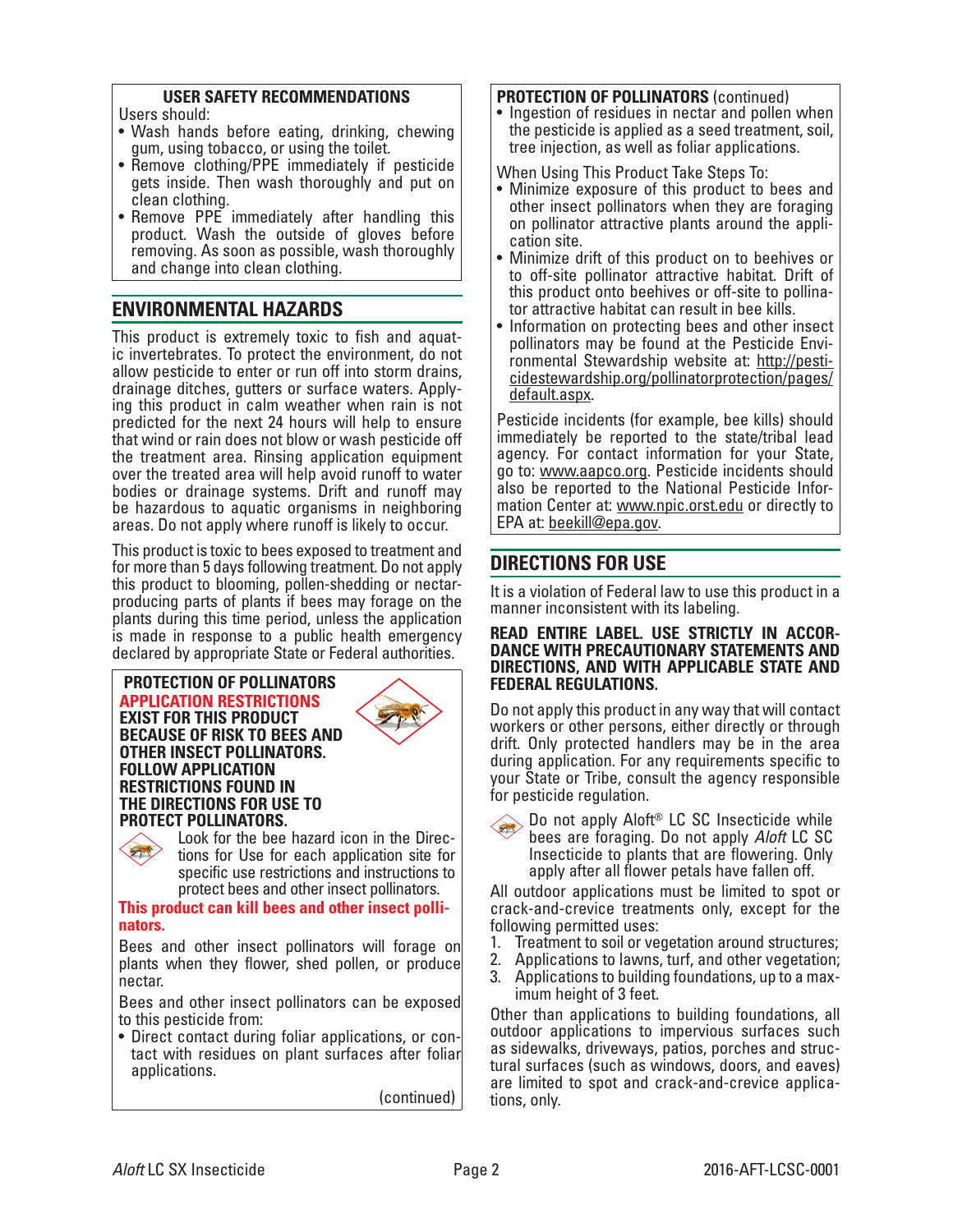#### **RESTRICTIONS**

- Do not apply by air.
- Do not water the treated area to the point of runoff.
- Do not make applications during rain.
- Do not mow until after irrigation or rainfall has occurred.
- Application is prohibited directly into sewers or drains, or to any area like a gutter where drainage to sewers, storm drains, water bodies, or aquatic habitat can occur. Do not allow the product to enter any drain during or after application.
- Do not apply through any type of irrigation system.
- Do not apply on the following: Commercial nurseries, commercial greenhouses, grass grown for seed, golf courses and sod farms.
- Do not allow children or pets on treated surfaces until the spray has dried.
- Do not apply this product, by any application method, to linden, basswood or other *Tilia* species.

#### **USE INFORMATION**

*Aloft* LC SC Insecticide is a long lasting contact and systemic insecticide for control of listed insects infesting lawns and ornamentals in landscapes and surrounding areas. *Aloft* LC SC Insecticide can be used around residences, business complexes, industrial complexes, airports, playgrounds, school yards, parks and recreation areas, athletic fields, cemeteries and arboretums.

#### **PREPARATION OF SPRAY MIXTURES AND APPLICATION**

Begin with clean equipment. Add sufficient clean water to the spray tank for one-half of the mix load. Start tank agitation. Add the necessary amount of *Aloft* LC SC Insecticide before adding any other products. Agitate to ensure thorough mixing while adding the remaining water. Maintain agitation dur- ing mixing and application. Apply with properly cal- ibrated spray equipment. If agitation is stopped for any reason the spray solution must be thoroughly remixed prior to any further use.

Use sufficient water volume to provide uniform coverage of the lawn and ornamental plants. For control of listed surface insects, do not water in until at least 48 hours after the application. If the target insects are in the thatch, either apply *Aloft* LC SC Insecticide in enough spray volume to wet the thatch or lightly water in after application with enough water to wet the thatch zone.

For control of existing grub populations, water in after application with enough water to move the insecticide into the root zone where the grubs are feeding.

#### **RESISTANCE MANAGEMENT**

*Aloft* LC SC Insecticide contains two active ingredients with different modes of action and provides a recognized built in insecticide resistance management strategy to minimize the development of insecticide resistance in insect pests. The active ingre- dients in *Aloft* LC SC Insecticide are clothianidin, a Group 4A insecticide, and bifenthrin, a Group 3 insecticide. Insect biotypes with acquired resistance to Group 4A or Group 3 insecticides may eventually dominate the insect population if Group 4A or Group 3 insecticides are used alone or repeatedly in the same site or in successive years as the primary method of control for targeted species.

To delay insecticide resistance in insects that are at risk of developing resistance to insecticides consider:

- Avoid the consecutive use of insecticides on the same insect species.
- Use tank mixtures or premixes of insecticides from a different target site of action.
- Base insecticide use on a comprehensive IPM program.
- Monitor treated insect populations for loss of field efficacy.
- Contact your local extension specialist, certified crop advisors and/or manufacturer for insecticide resistance management or IPM recommendations for the specific site and resistant pest problems.
- For further information or to report suspected resistance, you may contact Valent U.S.A. Corporation at 800-898-2536.

#### **APPLICATION INSTRUCTIONS – TURFGRASS AND LAWNS.**

*Aloft* LC SC Insecticide can be used for control of listed insects in lawns. *Aloft* LC SC Insecticide can be used around residences, business complexes, industrial complexes, airports, playgrounds, school yards, parks and recreation areas, athletic fields, cemeteries and arboretums.

*Aloft* LC SC Insecticide has sufficient contact and residual activity to provide high levels of control. The need for an application can be based on his- torical monitoring of the presence of or anticipated occurrence of individual or multiple insect pest spe-<br>cies, the site, previous records or experiences, cur-<br>rent season adult trapping or other methods. Opti-<br>mum control of white grubs will be achieved when applications are made just prior to egg laying or to early instar larvae of target pests, followed by sufficient irrigation or rainfall to move the active ingredient into the zone where the insect pests are active. Multiple applications can be made each growing season but do not use more than 23.3 fl oz of product (0.4 lb of clothianidin active ingredient, 0.2 lb bifenthrin) per acre per year. Note: You may also use additional products containing bifenthrin as long as the maximum amount of bifenthrin does not exceed 0.4 lb active ingredient per acre per year.

Apply *Aloft* LC SC Insecticide to lawns and perimeters at 11.65 - 23.3 fl oz per acre per year (0.27 - 0.54 fl oz/1,000 sq ft). The rate is dependent on the target pest(s), their stage of development and the desired level of control. Optimum control of white grubs (larvae) will be achieved when applications are made just prior to or just after peak egg laying. Use the higher rates within the rate range when long residual control is desired for control of multiple insect pests or late season applications are made to lawns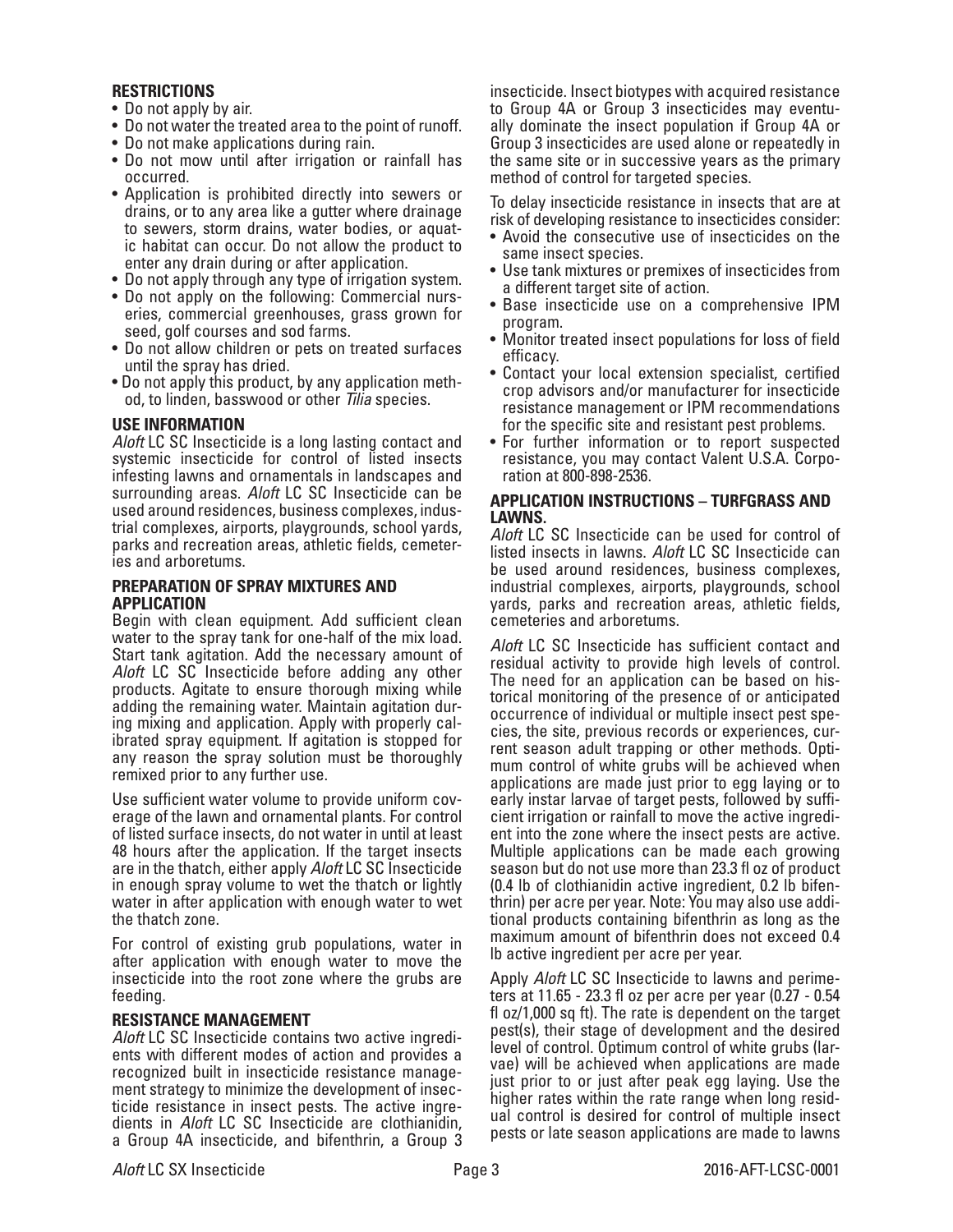already showing grub damage or damage by scavenging animals. Multiple applications can be made but do not exceed the maximum amount per year (23.3 fl oz/A or 0.54 fl oz/1,000 sq ft). Consult your local State Agricultural Experiment Station, State Extension Turf Specialists or other lawn experts for specific information concerning the timing of applications.

For early season control of listed insect pests (such as annual bluegrass weevil) and for full season control of white grubs, make the first application of *Aloft* LC SC Insecticide at peak adult activity or when other insect pests reach a damaging population in the spring at a rate of 11.65 - 23.3 fl oz per acre (0.27 - 0.54 fl oz/1,000 sq ft). For control of white grubs at standard application timing, apply 11.65 - 23.3 fl oz/A (0.27 - 0.54 fl oz/1,000 sq ft) just prior to peak adult activity or to early instar larvae.

For control of listed surface insects, do not water in until at least 24 hours after the application. For control of the target insects in the thatch, use enough carrier volume to move the insecticide into the thatch or lightly water in after application with enough water to wet the thatch zone. For control of armyworms, cutworms and other surface feeders, apply 11.65-23.3 fl oz/A (0.27-0.54 fl oz/1,000 sq ft) at the first sign of insects or insect damage. Repeat applications up to a total of 23.3 fl oz/A per year (0.54 fl oz/1,000 sq ft) to control additional flushes of insects. Up to a total of 23.3 fl oz/A per year (0.54 fl oz/1,000 sq ft) can be applied.

For control of existing grub populations, irrigate after application with enough water to move the insecti- cide into the zone where the grubs are feeding.

Do not mow until after irrigation or rainfall has occurred.

## **TURFGRASS AND LAWNS**

| <b>APPLICATION</b>                                                                                                                                   |                                                                                                                                                                                                                                                                                                                                                                                                                                                                                                                                                                                                                                                                                                                                                                                    |
|------------------------------------------------------------------------------------------------------------------------------------------------------|------------------------------------------------------------------------------------------------------------------------------------------------------------------------------------------------------------------------------------------------------------------------------------------------------------------------------------------------------------------------------------------------------------------------------------------------------------------------------------------------------------------------------------------------------------------------------------------------------------------------------------------------------------------------------------------------------------------------------------------------------------------------------------|
| <b>RATE</b>                                                                                                                                          | <b>INSECT PEST</b>                                                                                                                                                                                                                                                                                                                                                                                                                                                                                                                                                                                                                                                                                                                                                                 |
| $0.27 - 0.54$ fl oz<br>per 1,000 sq ft<br>$(11.65 - 23.3)$<br>fl $oz/A$ )                                                                            | Annual Bluegrass Weevil/<br>Hyperodes (Adults) <sup>1</sup><br>Annual Bluegrass Weevil/<br>Hyperodes (Larvae) <sup>1</sup><br>Ants <sup>2</sup> , Nuisance (Excluding Fire,<br>Harvester, Pharaoh, and Carpenter<br>Ants)<br>Armyworms<br>Billbugs <sup>3</sup><br><b>Black Turfgrass Ataenius4</b><br>Chiggers<br><b>Chinch Bugs</b><br>Cutworms<br><b>European Crane Fly</b><br>Grasshoppers<br>Leafhoppers<br>Mole Crickets <sup>5</sup><br>Pillbugs<br>Sod Webworms<br>Sowbugs<br>Spittlebug<br>Sugarcane Grub<br>Ticks <sup>6</sup><br>White grubs <sup>7</sup> (Asiatic Garden<br>Beetle, European Chafer, Green<br>June Beetle, Japanese Beetle,<br>Northern Masked Chafer,<br>Phyllophaga spp. (May or June<br>Beetle), Oriental Beetle, Southern<br><b>Masked Chafer)</b> |
| <b>APPLICATION</b><br><b>RATE</b>                                                                                                                    | <b>INSECT PEST</b>                                                                                                                                                                                                                                                                                                                                                                                                                                                                                                                                                                                                                                                                                                                                                                 |
| <b>Control</b><br>0.46 fl oz<br>per 1,000 sq ft<br>$(20 \text{ fl oz/A})$<br><b>Suppression</b><br>$0.33$ fl oz<br>per 1,000 sq ft<br>(14.4 fl oz/A) | Fire Ants, Red Imported <sup>8 *</sup>                                                                                                                                                                                                                                                                                                                                                                                                                                                                                                                                                                                                                                                                                                                                             |
|                                                                                                                                                      |                                                                                                                                                                                                                                                                                                                                                                                                                                                                                                                                                                                                                                                                                                                                                                                    |
| Hyperodes.                                                                                                                                           | <sup>1</sup> Annual Bluegrass Weevil: Application can be<br>timed for adult weevils as they move from their<br>over-wintering sites into turf. This movement usu-<br>ally begins shortly before or when Forsythia is<br>in full bloom and continues to full bloom of dog-<br>woods. Larvae from adult weevils that escape<br>the application will be controlled with the appli-<br>cation directed at adult weevils. Applications<br>made after adult weevil activity will control lar-<br>vae. Consult your State Cooperative Extension<br>Service for more specific information regarding<br>timing of application. Full season control of white<br>grubs will be obtained with an application of 14 fl<br>oz/A targeted towards Annual Bluegrass Weevil/<br>(continued)         |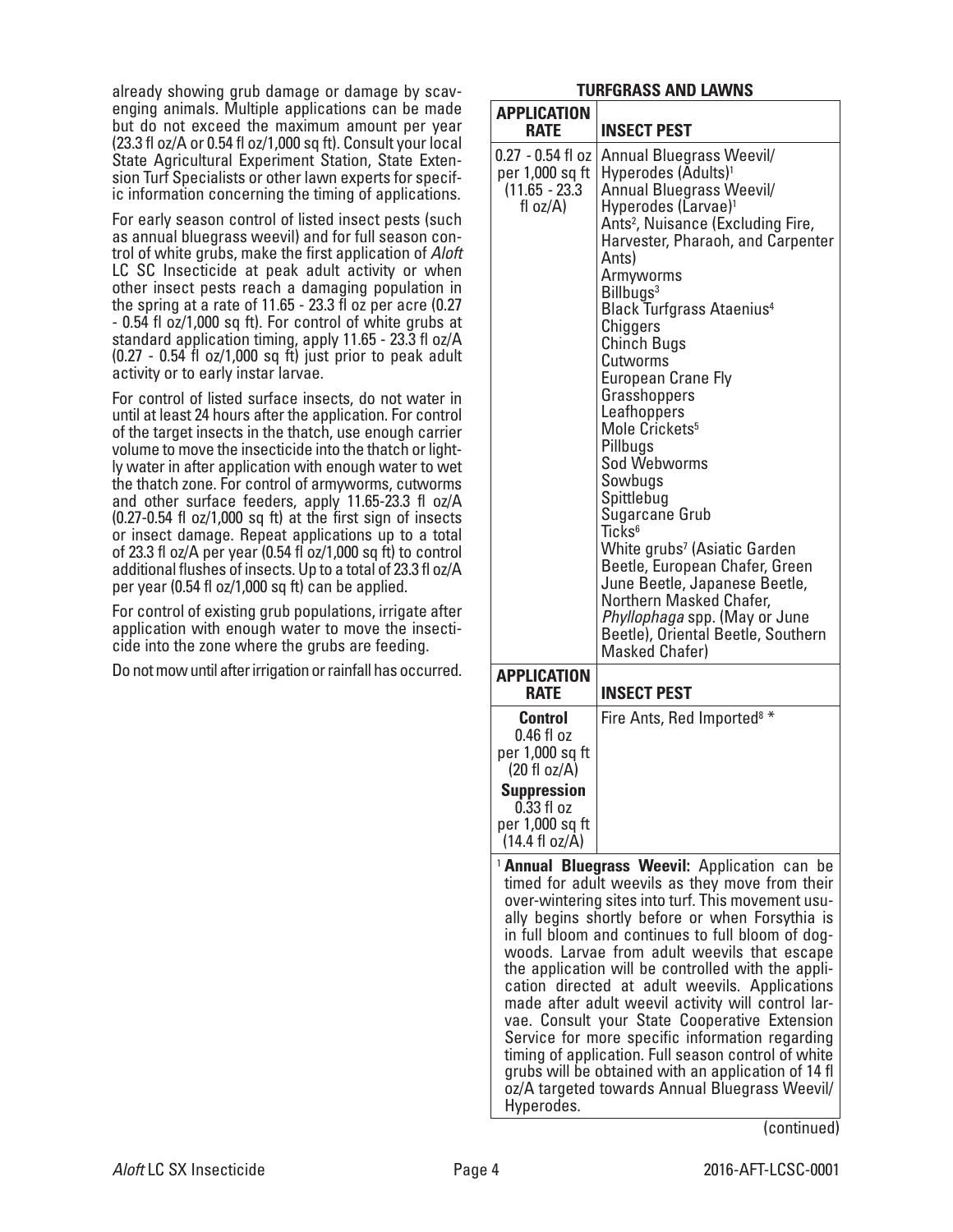### **TURFGRASS AND LAWNS** (continued)

- <sup>2</sup> Applications of *Aloft* LC SC Insecticide in the late fall or early spring will reduce populations of nui- sance ants on residential lawns. Make an application in the fall before ants stop foraging or after they become active in the spring. Make a broadcast application and lightly water in to wet the turf and thatch area where nuisance ants are foraging.
- <sup>3</sup> **Billbugs:** Application can be made when adult Billbugs are first observed, usually in April and May in temperate regions. A spring application will also control Billbug larvae. Consult your State Cooperative Extension Service for more specific information regarding timing of application. White grubs will be controlled with an application targeted towards Billbugs.
- <sup>4</sup> **Black Turfgrass Ataenius:** Application can be timed to coincide with the first generation of Black Turfgrass Ataenius that usually appears during May. White grubs will be controlled with an application targeted towards Black Turfgrass Ataenius.
- <sup>5</sup> **Mole Crickets:** Apply during peak adult flight and egg lay. If the soil is dry, irrigate before application to stimulate insect activity and water in lightly after application to move the insecticide into the zone where the mole crickets are active.
- <sup>6</sup> **Ticks (including ticks that may transmit Lyme Disease and Rocky Mountain Spotted Fever):** Treat the entire area where exposure to ticks may occur. Use higher spray volumes when treating areas with dense groundcover or heavy leaf litter. Ticks may be reintroduced from surrounding areas on host animals.

**Deer Ticks (***Ixodes* **sp.):** Apply in late fall and/or early spring to control adult ticks that are usually located on brush or grass above the soil surface and in mid- to late-spring to control larvae and nymphs that reside in the soil and leaf litter.

**American Dog Ticks (***Dermacentor* **sp.):** These ways where humans are likely to be encoun-<br>tered. Apply from mid-spring to early fall to con-<br>trol American dog tick larvae, nymphs and adults. <sup>7</sup> *Aloft* LC SC Insecticide will control White Grubs anytime applications are made when they are active from early spring to late fall. The residual activity of *Aloft* LC SC Insecticide is long enough to provide season long control of White Grubs when applied for control of listed early season insects such as Annual Bluegrass Weevil, Billbugs, Nuisance Ants, or overwintering White Grubs.

(continued)

### **TURFGRASS AND LAWNS** (continued)

<sup>8</sup> **Red Imported Fire Ants\*:** If the soil is not moist, irrigate before application or use a high volume application. For mound treatments, use one teaspoon *Aloft* LC SC Insecticide per gallon of water (this is equivalent to 14.4 fl oz *Aloft* LC SC Insecticide per acre applied in 87 gallons of water) and apply 1 - 2 gallons of finished spray per mound. The solution should be applied in such a manner to allow the solution to move into the mound. Also treat a four foot diameter circle around the mound. Apply in cool weather (65 - 80° F) or in early morning or late evening hours when most of the foraging workers are in the colony.

#### **RESTRICTIONS**

- Do not apply more than a total of 23.3 fl oz of *Aloft* LC SC Insecticide (0.4 lb of clothianidin active ingredient, 0.2 lb bifenthrin) per acre per year.
- If the maximum season limit of *Aloft* LC SC Insecticide has been applied and pest populations require additional treatments, use another registered pesticide labeled for control of the targeted insects that does not contain clothianidin. You may use additional products containing bifenthrin as long as the maximum amount of bifenthrin does not exceed 0.4 lb active ingredient per acre per year.
- Do not allow this product to contact plants in bloom if bees are foraging the treatment area.
- Do not allow children and pets to enter the treated area until sprays have dried.
- Not for use on golf courses and sod farms.

\*Not approved in California.

#### **APPLICATION INSTRUCTIONS** *–* **LANDSCAPE ORNAMENTALS**

*Aloft* LC SC Insecticide is a contact and long last- ing systemic insect control product for listed insects infesting landscape ornamentals adjacent to turf areas. *Aloft* LC SC Insecticide can be used around residences, business complexes, industrial complexes, airports, playgrounds, school yards, parks and recreation areas, athletic fields, cemeteries and arboretums.

For foliar applications, apply enough spray solution to wet the surface of the leaves to the point of drip.

For control of listed surface insects and insects that crawl along the surface of the soil or mulch under ornamentals, water in lightly after application to move the insecticide into the areas where insects are active. Water in with enough irrigation or rainfall to move the active ingredient into the zone where the target insects are active. Soil surface applications will provide control of foliage feeding insects; however, optimum control will not be achieved until the active ingredient is taken up by the plant roots and translocated to the area where insects are feeding.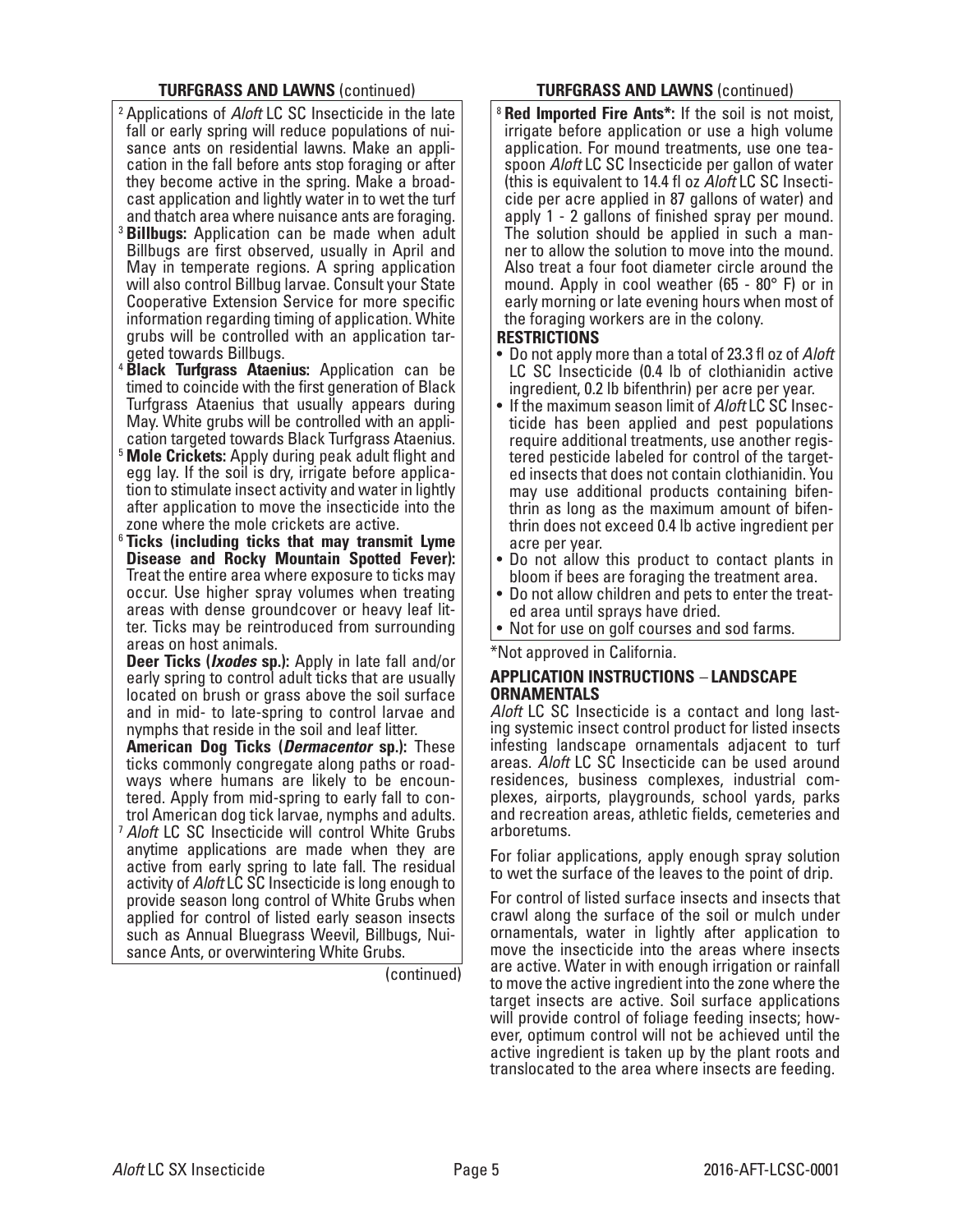# **LANDSCAPE ORNAMENTALS**

| <b>FOLIAR APPLICATION</b><br><b>ALOFT LC SC INSECTICIDE</b><br><b>RATE</b><br>(fl oz/100 gals) | <b>FOLIAR INSECT</b><br><b>PESTS CONTROLLED</b>                                                                                                                                                                                                                                                      | <b>APPLICATION INSTRUCTIONS</b>                                                                                                                              |
|------------------------------------------------------------------------------------------------|------------------------------------------------------------------------------------------------------------------------------------------------------------------------------------------------------------------------------------------------------------------------------------------------------|--------------------------------------------------------------------------------------------------------------------------------------------------------------|
| $3.6 - 15.5$<br>(5.0 - 22.5 fl oz/A                                                            | Aphids<br>Caterpillars<br>Leafhoppers<br>Mealybugs<br><b>White Flies</b>                                                                                                                                                                                                                             | Target the spray towards the areas<br>where the insects are active.                                                                                          |
| based on<br>150 gallons of spray<br>per acre)                                                  |                                                                                                                                                                                                                                                                                                      | Use enough water carrier to wet the<br>surfaces on the target plants to the<br>point of drip.                                                                |
|                                                                                                |                                                                                                                                                                                                                                                                                                      | Repeat applications may be made if<br>insects reappear but do not exceed a<br>total of 0.54 fl oz Aloft LC SC Insecti-<br>cide per 1,000 sq ft of landscape. |
| $5.0 - 15.5$<br>(7.5 - 22.5 fl oz/A                                                            | Ants <sup>1</sup> (Excluding Fire, Harvester,<br>Pharaoh, and Carpenter Ants)                                                                                                                                                                                                                        | Target the spray towards the areas<br>where the insects are active.                                                                                          |
| based on<br>150 gallons<br>of spray per acre)                                                  | <b>Bagworms</b><br><b>Black Vine Weevil (adults)</b><br><b>Brown Soft Scale</b><br><b>Budworms</b>                                                                                                                                                                                                   | Use enough water carrier to wet the<br>surfaces on the target plants to the<br>point of drip.                                                                |
|                                                                                                | California Red Scale (crawlers)<br>Chiggers<br><b>Clover Mites</b><br>Crickets<br>Cutworms<br>Earwigs<br><b>Elm Leaf Beetles</b><br><b>Flea Beetles</b><br>Japanese Beetles (Adults)<br><b>Plant Bugs</b><br><b>Spiders</b><br><b>Tent Caterpillars</b><br><b>Tip Moths</b><br>Weevils               | Repeat applications may be made if<br>insects reappear but do not exceed a<br>total of 0.54 fl oz Aloft LC SC Insecti-<br>cide per 1,000 sq ft of landscape. |
| $8.0 - 15.5$<br>(12 - 22.5 fl oz/A                                                             | Adelgids<br><b>Azalea Lacebug Beetles</b>                                                                                                                                                                                                                                                            | Target the spray towards the areas<br>where the insects are active.                                                                                          |
| based on<br>150 gallons<br>of spray per acre)                                                  | Cicadas (Adults)<br><b>Citrus Thrips</b><br>Diaprepes (adults)<br><b>Florida Wax Scale</b><br><b>Glassy-winged Sharpshooter</b><br><b>Gypsy Moth</b><br>Lacebugs<br>Leafminers<br>Leafrollers<br>Mites <sup>2</sup><br>Pine Needle Scale (crawlers)<br>Plant Bugs (incl. Lygus spp.)<br>Scales, soft | Use enough water carrier to wet the<br>surfaces on the target plants to the<br>point of drip.                                                                |
|                                                                                                |                                                                                                                                                                                                                                                                                                      | Repeat applications may be made if<br>insects reappear but do not exceed a<br>total of 0.54 fl oz Aloft LC SC Insecti-<br>cide per 1,000 sq ft of landscape. |

(continued)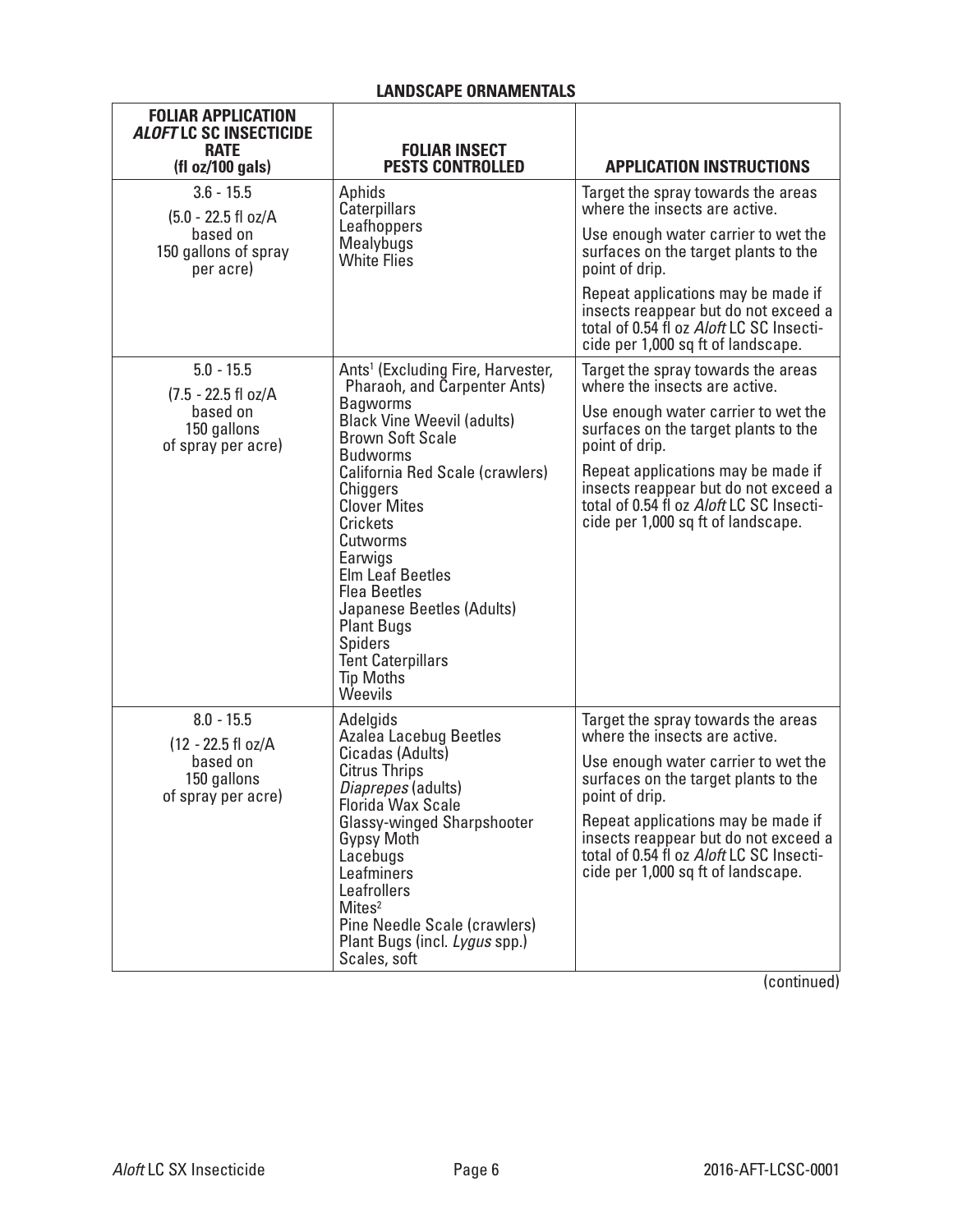### **LANDSCAPE ORNAMENTALS** (continued)

<sup>1</sup> *Aloft* LC SC Insecticide will control aphids, scale insects, mealybugs and other sucking pests on ornamen- tals and limit the honeydew available as a food source for ant populations. Ants (excluding fire, harvester, carpenter and pharoah ants) present at the time of application will also be controlled.

<sup>2</sup> *Aloft* LC SC Insecticide will provide suppression of Broad Mites, Clover Mites, European Red Mites and Spider Mites when used for control of other listed insects. Use a surfactant on hard to wet plants. The use of an alternate class of chemistry in a mite treatment program is recommended to prevent or delay development of bifenthrin resistant mite populations.

## **RESTRICTIONS**

- Do not apply more than a total of 23.3 fl oz of *Aloft* LC SC Insecticide (0.4 lb of clothianidin active ingredi- ent, 0.2 lb bifenthrin) per acre per year.
- tional treatments, use another pesticide labeled for control of the targeted insects that does not contain clothianidin. You may also use additional products containing bifenthrin as long as the maximum amount of bifenthrin does not exceed 0.4 lb active ingredient per acre per year.
- Follow application restrictions on this label, designated by the bee icon, to protect bees and other insect pollinators.

| <b>SOIL SURFACE</b><br><b>OR MULCH</b><br><b>APPLICATION</b>               | <b>SOIL INSECT</b><br><b>PESTS CONTROLLED</b>                                                                                                                                                                                                                       |                                                                                                                                                                                                                                                                                        | <b>APPLICATION INSTRUCTIONS</b>                                                                                                                                                                                                                                                                               |
|----------------------------------------------------------------------------|---------------------------------------------------------------------------------------------------------------------------------------------------------------------------------------------------------------------------------------------------------------------|----------------------------------------------------------------------------------------------------------------------------------------------------------------------------------------------------------------------------------------------------------------------------------------|---------------------------------------------------------------------------------------------------------------------------------------------------------------------------------------------------------------------------------------------------------------------------------------------------------------|
| $0.27 - 0.54$<br>fl oz per<br>$1,000$ sq ft<br>$(11.65 -$<br>23.3 fl oz/A) | Ants, Nuisance<br>(Excluding Fire,<br>Harvester, Pharaoh,<br>and Carpenter Ants)<br><b>Beet Armyworm</b><br><b>Beetles</b><br><b>Black Vine Weevils</b><br>(Larvae)<br>Centipedes<br>Crickets<br>Cutworms<br>Diaprepes (Adults)<br>Earwigs<br><b>Fall Armyworms</b> | Grasshoppers<br><b>Millipedes</b><br>Pillbugs<br><b>White Grubs</b><br>(Asiatic Garden Beetle,<br>European Chafer, Green<br>June Beetle,<br>Japanese Beetle,<br>Northern Masked<br>Chafer, Phyllophaga<br>spp. (May or June<br>Beetle), Oriental Beetle,<br>Southern Masked<br>Chafer) | Apply in enough water to wet<br>the areas where the insects<br>are active or water in after<br>applications with enough irri-<br>gation to move the insecticide<br>into the areas where insects<br>are active.<br>For ornamental trees and<br>woody shrubs see below.                                         |
| <b>SOIL SURFACE</b><br><b>OR MULCH</b><br><b>APPLICATION</b>               | <b>ABOVE GROUND INSECT</b><br><b>PESTS CONTROLLED</b>                                                                                                                                                                                                               |                                                                                                                                                                                                                                                                                        | <b>APPLICATION INSTRUCTIONS</b>                                                                                                                                                                                                                                                                               |
| $0.34 - 0.54$<br>fl oz per<br>$1,000$ sq ft<br>$(15 -$<br>23.3 fl $oz/A$ ) | Aphids<br>Azalea Lacebug<br>Borers*<br><b>Black Vine Weevils</b><br>(Adults)<br>Caterpillars<br><b>Flea Beetles</b><br><b>Florida Wax Scale</b><br>Glassy-winged<br>Sharpshooter<br><b>Gypsy Moth Caterpillars</b>                                                  | Japanese Beetles<br>(Adults)<br>Leafhoppers<br>Leafminers<br>Leafrollers<br>Mealybugs<br>Plant Bugs (incl. Lygus<br>spp.)<br><b>Root Weevils (incl. Black</b><br>Vine Weevils)<br>Scales, Soft<br>Whiteflies                                                                           | Apply in enough water to wet<br>the root zone of the plants.<br>Control of leaf feeding insects<br>will be delayed until the<br>insecticide is taken up by the<br>roots and moved into the areas<br>where insects are feeding,<br>usually 2 - 4 weeks.<br>For ornamental trees and<br>woody shrubs see below. |

## **RESTRICTIONS**

• Do not apply more than a total of 23.3 fl oz of *Aloft* LC SC Insecticide (0.4 lb of clothianidin active ingredi- ent, 0.2 lb bifenthrin) per acre per year.

tional treatments, use another pesticide labeled for control of the targeted insects that does not contain clothianidin. You may use additional products containing bifenthrin as long as the maximum amount of bifenthrin does not exceed 0.4 lb active ingredient per acre per year.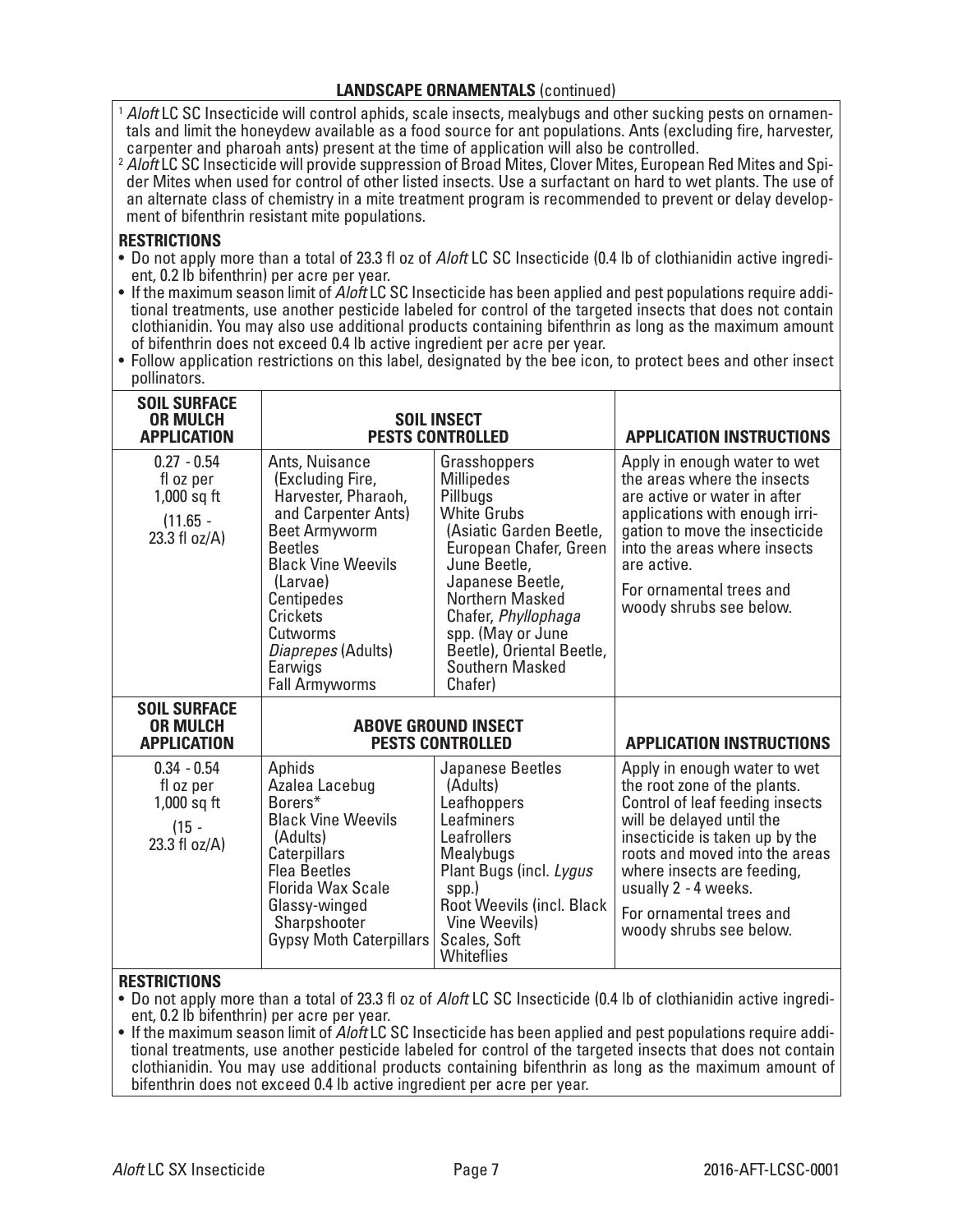#### **Drench application to ornamental trees and woody shrubs adjacent to turf:**

*Aloft* LC SC Insecticide can be used for systemic control of listed insects with an application to trees in landscapes and interior plantscapes. *Aloft* LC SC Insecticide contains clothianidin which is systemic and will be translocated throughout the tree. Treat the area over the root zone of the trees or apply the insecticide in the "root well" of the plant.

Apply the insecticide in enough water to get uniform coverage and water in after application. *Aloft* LC SC cated upward into the plant system from root uptake. It must be placed in an area where the roots can absorb the active ingredient. It may take 2 - 4 weeks for the active ingredient to move from the root zone to the areas of the trees affected. If insect pests are already present and causing damage, consider making a foliar application and then following up with a drench application.

For ornamental trees and shrubs adjacent to turf areas, use 0.06 - 0.12 fl oz *Aloft* LC SC Insecticide per inch of cumulative trunk diameter (DBH) of the plant(s). For hedges six feet or less in height use 0.6 fl oz *Aloft* LC SC Insecticide per 100 linear feet of hedge. For hedges greater than six feet in height, use an additional 0.15 fl oz per 100 linear feet of hedge for each foot of hedge height over six feet. Before appli- cation remove any plastic or other barriers that may prevent the insecticide from reaching the root zone of the plants.

\*For Bronze Birch Borers, Flatheaded Borers and other borers (excluding Emerald Ash Borer and Asian Longhorned Beetles): Use a drench treatment around the trunk of the trees when the trees are actively growing. Mix 0.5 fl oz *Aloft* LC SC Insecticide in 10 gallons of water and apply 2 qt of the mixture per 1 inch DBH in a 1 - 2 ft area around the trunks of the trees.

For outdoor ornamentals, do not apply more than a total of 23.3 fl oz *Aloft* LC SC Insecticide (0.4 lb of clo- thianidin active ingredient, 0.2 lb bifenthrin) per acre per year.

#### **NUT TREES and Ornamental Trees (including Nonbearing Fruit Trees) In Landscapes that are NOT for Food Use**

Apply *Aloft* LC SC Insecticide when threshold pop- ulations are observed. Do not wait until large insect populations have been established. For foliar appli- cations, apply *Aloft* LC SC Insecticide in sufficient water to ensure uniform and thorough coverage of foliage. Thorough coverage is required for listed insect control. To achieve optimum coverage, use proper spray pressures, nozzles, nozzle spacing and water volume per acre. For soil applications, apply as a soil surface spray to the entire root zone or as a banded spray to the tree well area.

## **APPLICATION RATES (POST-BLOOM APPLICATION)**

| <b>PEST</b>                                                                                                                                                                               | <b>APPLICATION RATE</b>                                                                                    |                                                                                   |  |
|-------------------------------------------------------------------------------------------------------------------------------------------------------------------------------------------|------------------------------------------------------------------------------------------------------------|-----------------------------------------------------------------------------------|--|
| Aphids<br>Adelgids<br>Leafhoppers<br>Plum curculio<br>Apple maggot<br>Codling moth <sup>1</sup><br>Oriental fruit moth <sup>1</sup>                                                       | Soil<br><b>Application:</b><br>for trees<br>under 6 feet<br>tall<br>$0.35 - 0.54$ fl oz<br>per 1,000 sq ft | <b>Foliar</b><br><b>Application:</b><br>$8.0 - 15.5$ fl<br>oz per<br>100 gallons* |  |
| Spotted tentiform<br>leafmine <sup>2</sup><br>Western tentiform<br>leafminer <sup>2</sup><br>Obliquebanded<br>leafrollers <sup>2</sup><br><b>Whiteflies</b><br>(suppression) <sup>2</sup> | Soil<br><b>Application:</b><br>for trees<br>over 6 feet tall<br>$0.54 - 1.25$ fl oz<br>per 1,000 sq ft     |                                                                                   |  |

\*The amount of *Aloft* LC SC Insecticide per acre will depend on tree size, pest pressure and the volume of foliage present.

- <sup>1</sup> To control Codling moth and Oriental fruit moth, apply *Aloft* LC SC Insecticide in a program of rotational sprays with other labeled insecticides. When using the foliar application rates of 8.0 - 15.5 fl oz per 100 gallons of *Aloft* LC SC Insecticide to control Codling moth and/or Oriental fruit moth, do not apply treatments less than a 14 day interval.
- <sup>2</sup> For control of leafminers and leafrollers, apply as a soil application in early spring when the soil is not frozen. A foliar application may result in suppression only and a repeat foliar application may be necessary to maintain control.

It may take 2-4 weeks for the active ingredient to move from the root zone to the areas of the trees affected. If insect pests are already present and<br>causing damage, consider making a foliar application and then following up with a drench application.

## **RESTRICTIONS**

- Do not consume fruit or nuts from these trees at any time.
- Do not apply more than a total of 23.3 fl oz of *Aloft* LC SC Insecticide (0.4 lb of clothianidin active ingredient, 0.2 lb bifenthrin) per acre per year.
- When using the rates for trees larger than 6 feet, apply only to the target root area as a surface spray or as a band treatment, do not apply more than 23.3 ounces per acre on the treatment site
- or property.<br>• For foliar applications, apply Aloft LC SC Insecti $i$  cide in a full coverage spray to the point of drip. The spray volume will depend on tree size and density of canopy. Repeat applications as needed to maintain control but do not apply more often than every 10 days.
- Do not apply foliar treatments less than 10 days apart.
- Do not apply *Aloft* LC SC Insecticide through any type of irrigation system.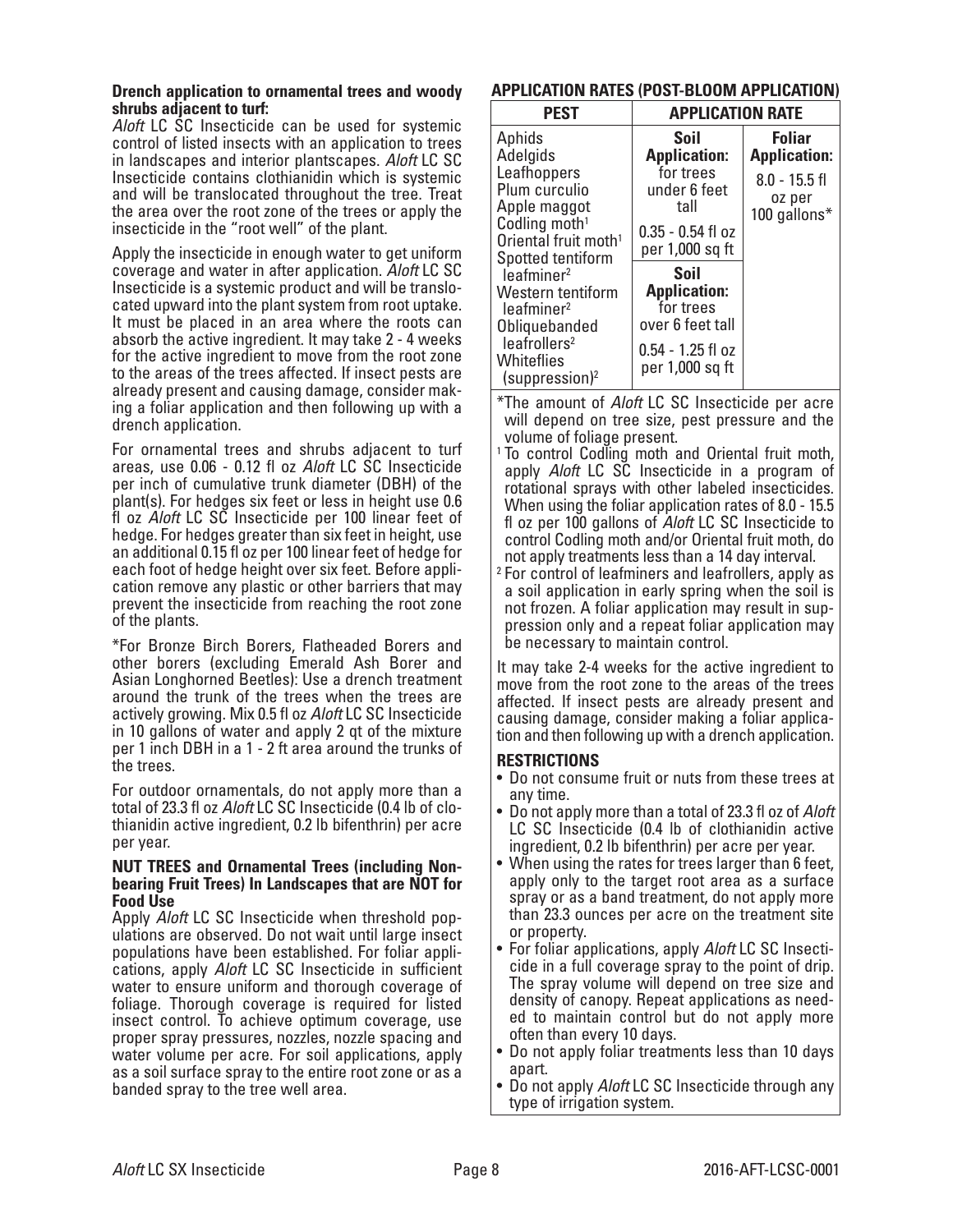# **STORAGE AND DISPOSAL**

Do not contaminate water, food or feed by storage or disposal.

## **PESTICIDE STORAGE**

Store in a cool, dry place away from excessive heat. Do not store near food, feed, fertilizers, seeds, or other pesticides.

Keep this product out of reach of children and animals at all times.

Store in original container only.

Open the product container carefully and after use, seal tightly.

For help with any spill, leak, fire or exposure involv- ing this material, call day or night (800) 892-0099.

## **PESTICIDE DISPOSAL**

Wastes resulting from the use of this product may be disposed of on site or at an approved waste disposal facility.

## **CONTAINER HANDLING:**

Non-refillable container. Do not reuse or refill this container. Triple rinse container (or equivalent) promptly after emptying. Triple rinse as follows; Empty the remaining contents into application equipment or a mix tank and drain for 10 seconds after the flow begins to drip. Fill the container 1/4 full with water and recap. Shake for 10 seconds. Pour rinsate into application equipment or a mix tank or store rinsate for later use or disposal. Drain for 10 seconds after the flow begins to drip. Repeat this procedure two more times. Offer for recycling, if available, or puncture and dispose of in a sani- tary landfill.

#### **DISCLAIMER, RISKS OF USING THIS PRODUCT, LIMITED WARRANTY AND LIMITATION OF LIABILITY**

**IMPORTANT: Read the entire Label including this Disclaimer, Risks of Using this Product, Limited Warranty, and Limitation of Liability before using this product. If the terms are not acceptable THEN DO NOT USE THE PRODUCT; rather, return the unopened product within 15 days of purchase for a refund of the purchase price.**

**RISKS OF USING THIS PRODUCT**<br>The Buyer and User (referred to collectively herein as "Buyer") of this product should be aware that there are inherent unintended risks associated with the use of this product which are impossible to eliminate. These risks include, but are not limited to, injury to plants and crops to which this product is applied, lack of control of the target pests or weeds, resistance of the target pest or weeds to this product, injury caused by drift, and injury to rotational crops caused by carryover in the soil. Such risks of crop injury, non-performance, By applying this product Buyer acknowledges and accepts these inherent unintended risks AND TO THE (continued)

#### (continued)

FULLEST EXTENT ALLOWED BY LAW, AGREES THAT ALL SUCH RISKS ASSOCIATED WITH THE APPLICA-TION AND USE ARE ASSUMED BY THE BUYER.

Valent shall not be responsible for losses or damages (including, but not limited to, loss of yield, increased expenses of farming the crop or such incidental, consequential or special damages that may be claimed) resulting from use of this product in any manner not set forth on the label. Buyer assumes all risks associated with the use of this product in any manner or under conditions not specifically directed or approved on the label.

#### **LIMITED WARRANTY**

Valent warrants only that this product conforms to the chemical description on the label and is reasonably fit for the purposes stated in the label, under average use conditions, when used strictly in accordance with the label **and subject to the Risks of Using This Product as described above. To the extent consistent with applicable law AND AS SET FORTH ABOVE, VALENT MAKES NO OTHER WARRANTIES, EITHER EXPRESSED OR IMPLIED.** No agent or representative of Valent or Seller is authorized to make or create any other express or implied warranty.

## **LIMITATION OF LIABILITY**

**To the fullest extent allowed by law, Valent or Seller is not liable for any incidental, consequential, indirect or special damages resulting from the use or handling of this product. The limitation includes, but is not limited to, loss of yield on all or any portion of the treated acre- age, increased care, treatment or other expens- es required to take the crop to harvest, increased finance charges or altered finance ratings, emo- tional or mental distress and/or exemplary dam- ages. TO THE FULLEST EXTENT ALLOWED BY LAW, THE EXCLUSIVE REMEDY OF THE BUYER, AND THE EXCLUSIVE MAXIMUM LIABILITY OF VALENT OR SELLER FOR ANY AND ALL CLAIMS, LOSSES, INJURIES OR DAMAGES (INCLUD-ING CLAIMS BASED ON BREACH OF WARRAN-TY, CONTRACT, NEGLIGENCE, TORT, STRICT LIA-BILITY OR OTHERWISE) RESULTING FROM THE USE OR HANDLING OF THIS PRODUCT SHALL BE THE RETURN OF THE PURCHASE PRICE OF THIS PRODUCT OR, AT THE ELECTION OF VALENT OR SELLER, THE REPLACEMENT OF THE PRODUCT.**

#### **PROMPT NOTICE OF CLAIM**

To the extent consistent with applicable law allowing such requirements, Valent must be provided notice as soon as Buyer has reason to believe it may have a claim, but in no event later than twenty-one days from date of planting, or twenty-one days from the date of application, whichever is latter, so that an immediate inspection of the affected property and growing crops can be made.

(continued)